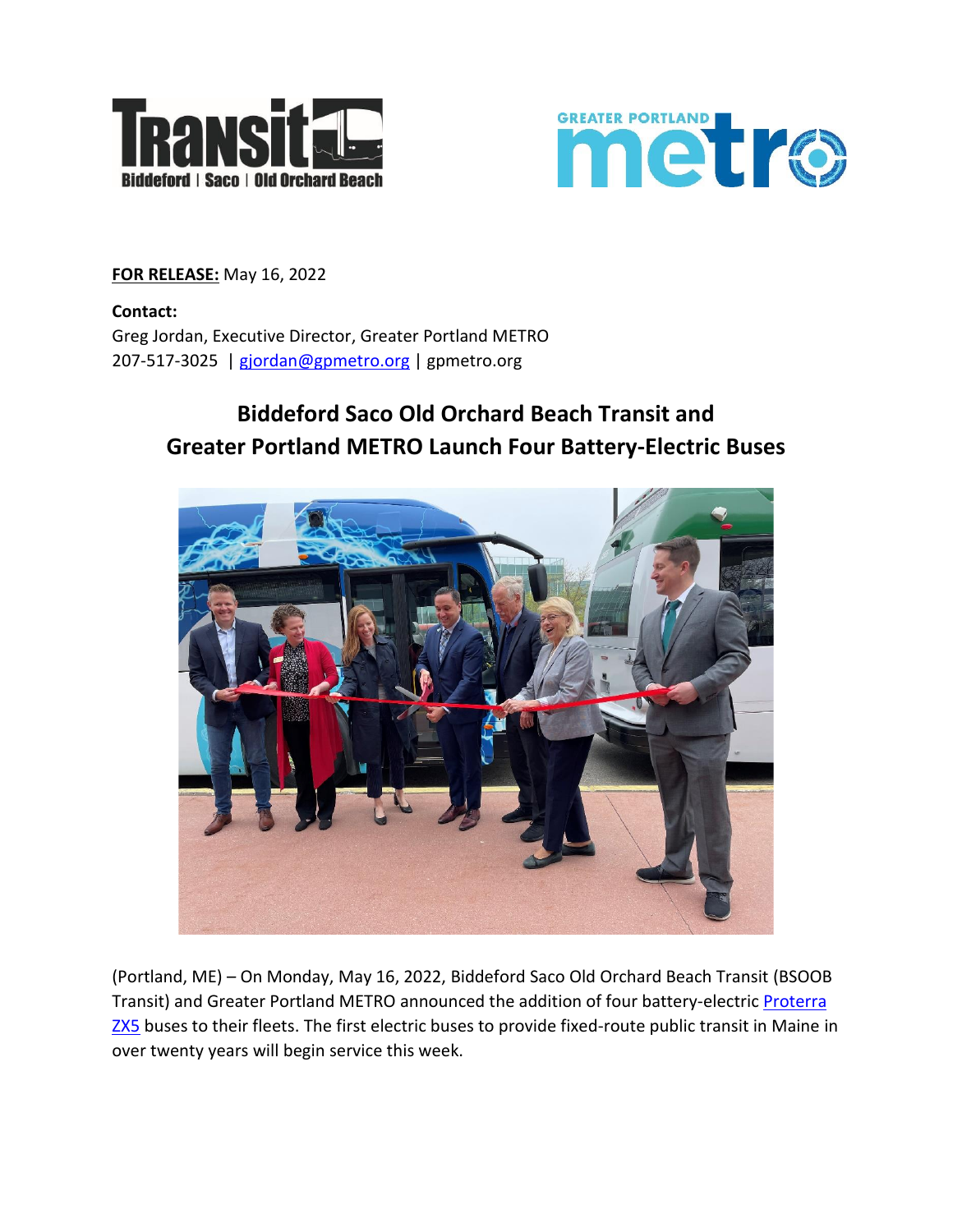Maine Governor Janet Mills and US Senator Angus King took part in the ribbon-cutting event, held at Ocean Gateway Visitor's Center in Portland. METRO Board Vice Chair and Westbrook Mayor Mike Foley and Portland Mayor Kate Snyder also provided remarks, and Sarah Lawrence provided remarks on behalf of US Congresswoman Chellie Pingree.

The bus launch event was hosted by Chad Heid, Executive Director of Biddeford Saco Old Orchard Beach Transit, and Greg Jordan, Executive Director of Greater Portland METRO.

"These buses aren't just cutting emissions. They're also cutting costs. These battery electric vehicles will cost us 60 to 80 percent less to power than diesel fuel buses, reducing our reliance on expensive fossil fuels. They will also improve the quality of public transportation for customers seeker a quieter ride," **said Governor Janet Mills**. "Today is just the start of our transition to a cleaner transportation system in Maine. Together I am confident that we can achieve our goal of carbon neutrality and combat the effects of climate change to preserve this precious state we all call home."

Advances in electric bus technology and a rapid decline in battery costs over recent years have made electric buses an increasingly viable option for many transit agencies. They **improve the air quality** in our communities by eliminating diesel exhaust emissions, particulate pollution and pollutants that contribute to the formation of ground-level ozone.

"Electrifying transportation provides a key opportunity to confront climate change while giving Maine people more accessible, affordable ways to get around," said **Senator Angus King**. "The four new electric buses for these Southern Maine communities are a significant investment in our state's sustainable future and transportation infrastructure. I was excited to join the launch of these buses today, and look forward to seeing Greater Portland Metro and Biddeford Saco Old Orchard Beach Transit make more important clean transit investments in the years to come."

"It's an exciting day to see these electric buses join the routes of Greater Portland Metro and Biddeford Saco OOB Transit, which are used by hundreds of thousands of Mainers," said **US Congresswoman Chellie Pingree**. "Today we've taken an important step toward reaching these transit agencies' goal of zero emission fleets. It's the kind of climate change mitigation we need, and I'm grateful to all who worked to get these first electric buses on the ground in Southern Maine. I proudly voted for the new infrastructure law passed by House Democrats and signed by President Biden, which contributed \$2 million to this project and so many like it across the nation – it is a much-needed, smart investment in our infrastructure and future."